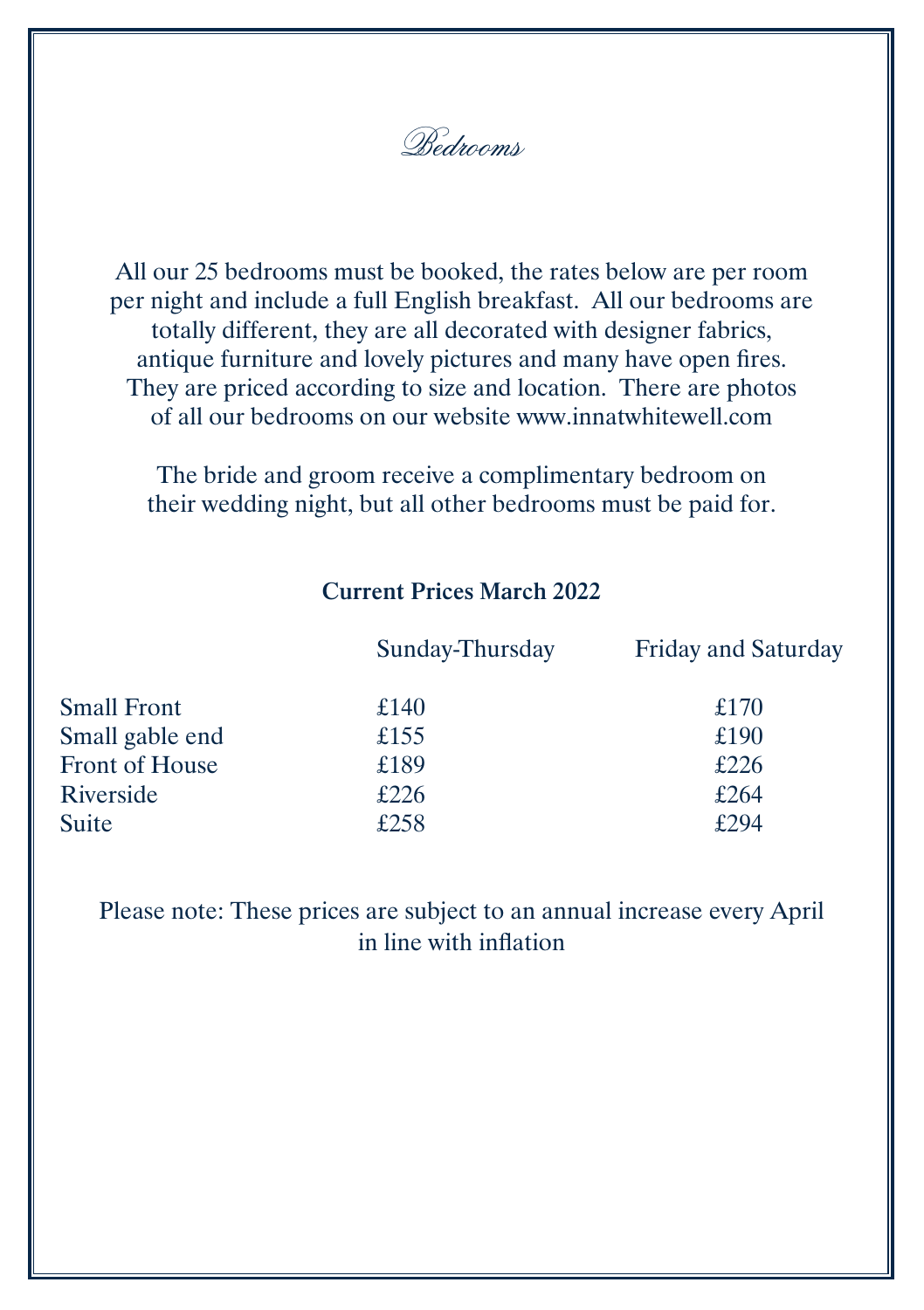

**Canapes** Please choose 4 from the following:

Smoked salmon on brown bread. Grilled Queenie scallops, lemon and parsley gremolata. Whitewells pate en croute. Chickpea falafel (V). Sausage and apple roll. Chorizo sausage, roast pepper, spicy dip. Salt baked baby beetroot, horseradish cream (V). Farnsworth chipolatas, pancetta, mustard mayonnaise. Crispy fried king prawns, sriracha dipping sauce.

Please choose 1 from each of the following courses:

### **Starters**

Grilled king prawns, mango salsa, avocado puree, sweet chilli. Warm English asparagus, crispy pancetta, salted egg yolk (\*seasonal availability). Confit Gressingham duck leg, white bean and chorizo cassoulet, salsa verde. Classic prawn cocktail, cold water Atlantic prawns, iceberg, pickled cucumber, bloody mary sauce, brown bread. Heritage tomato and mozzarella salad, fresh basil, balsamic dressing. Bresaola of beef, rocket, cherry tomatoes, balsamic glaze, parmesan.

#### **Soup Course**

Cream of broad bean, sour cream, garden chives. Cream of butternut squash, fresh coriander, toasted pumpkin seeds. Cream of open cup mushrooms, herb croutons. Chilled clear tomato soup, peas, broad beans, fresh basil, herb oil. Pea and ham, sour cream, crispy onions.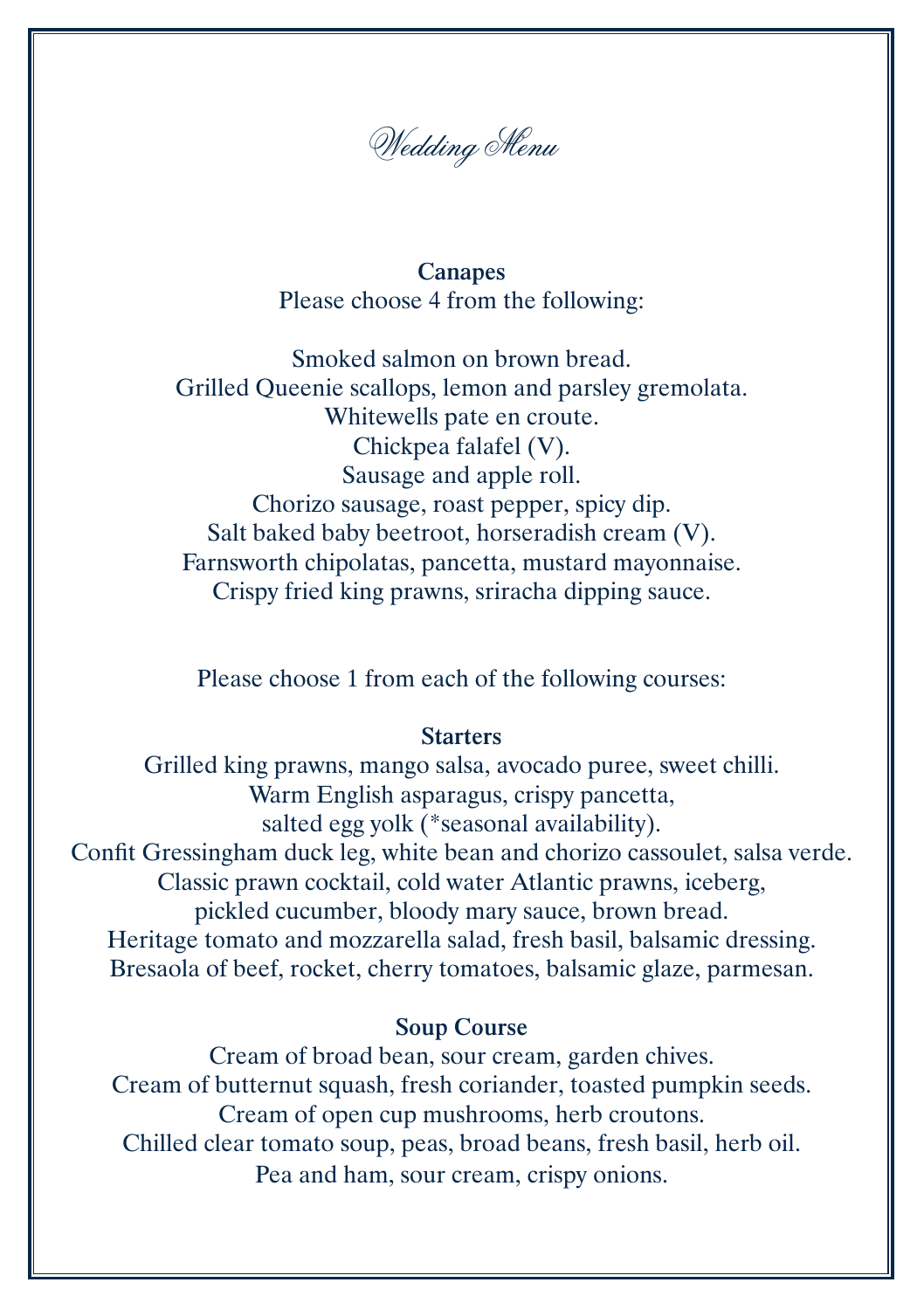## **Main Course**

Saddle of Burholme lonk lamb, apricot and mint stuffing, pea puree, chateau potatoes. Breast of cornfed chicken, truffle mousse, anna potatoes, caramelised onions, honey roast roots. Carved fillet of dry aged beef, mushroom arancini, stuffed tomato, roasting juices. Loin of halibut, creamed potatoes, spinach, lobster fritter, creamy shellfish bisque. Roast loin of Venison, wrapped in pancetta, fondant potato, choux-croute, parsnip puree, port wine jus. Lobster thermidor, ½ fresh lobster, bacon mac'n'cheese, skinny fries, green salad.

# **Puddings**

*Whitewells assiette*, raspberry crème brulee, lemon meringue pie, dark chocolate torte. Praline wafers, banana cheesecake mousse, white chocolate sauce. Summer trifle, homemade shortbread. Rich dark chocolate and orange torte, biscuit base, marinated summer strawberries.

Coffee and shortbread

# **£90 Per Head**